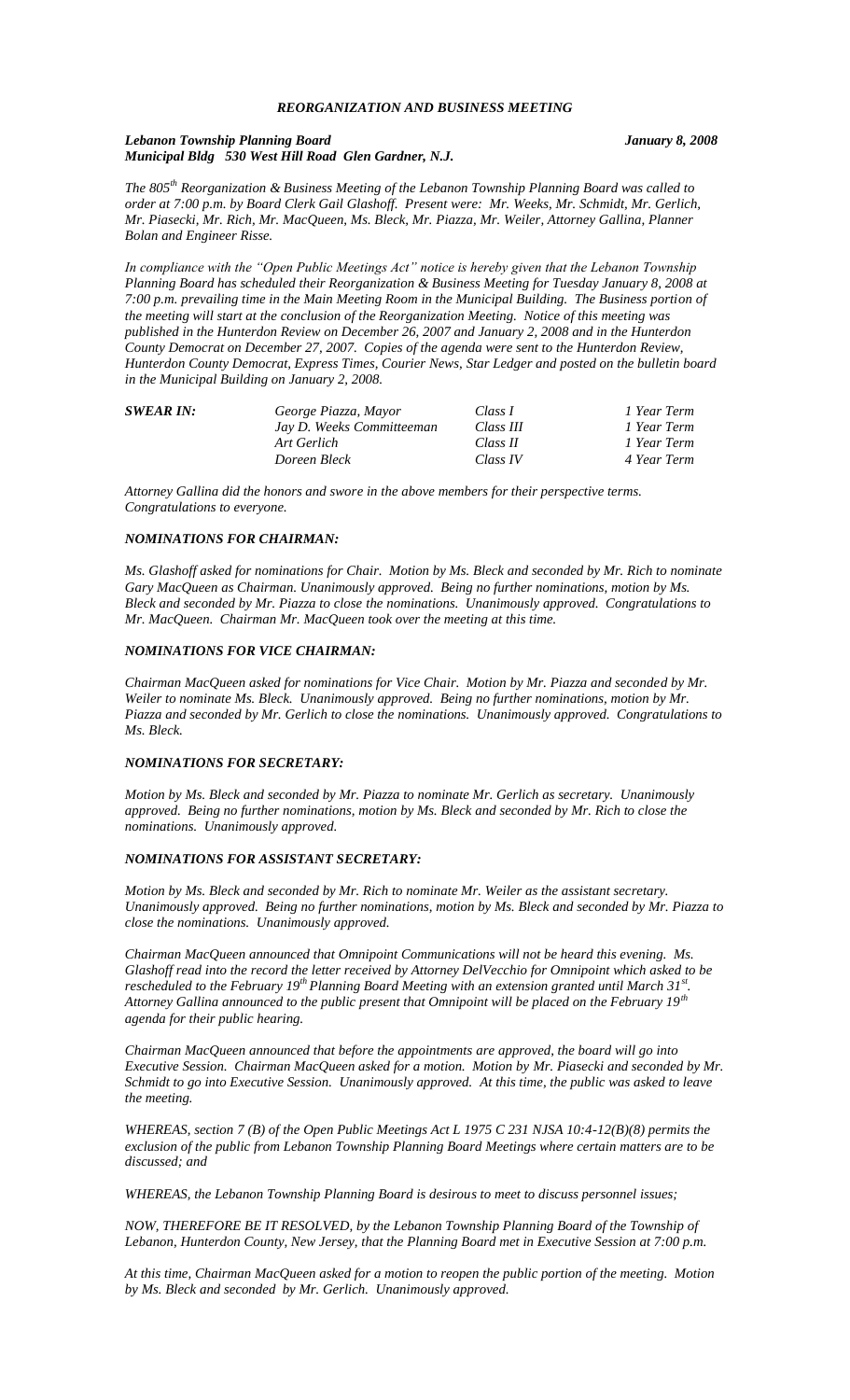### *Planning Board Reorganization and Business Meeting January 8, 2008 Page 2*

#### *APPOINTMENTS:*

- *a. John Gallina, Esq.*
- *b. Michael P. Bolan, AICP, P.P.*
- *c. Stephen Risse, Engr. Bayer/Risse Engrs.*
- *d. Gail W. Glashoff, Planning Board Clerk*
- *e. Mark Blount, Esq. (Alternate Attorney)*
- *f. Jess Symonds, Engr. (Alternate Engr.)*

*Chairman MacQueen asked for a motion to approve all the approve appointments to the board. Motion by Mr. Rich and seconded by Mr. Gerlich. Unanimously approved.*

#### *ADOPT RESOLUTIONS:*

#### *a. Annual Notice Schedule*

*Ms. Glashoff reviewed for the board the date changes for 2008. The November meeting will be held on November 4th and the December meeting will be held on December 16th. The board will meet on the 3rd Tuesday of each month with the 1st Tuesday as backup when needed. The board and professionals all agreed. Motion by Ms. Bleck and seconded by Mr. Piazza to adopt the Annual Notice Schedule as presented. Unanimously approved.*

#### *b. Authorizing Agreement for Professional Services*

*Motion by Mr. Gerlich and seconded by Mr. Piasecki to adopt the Agreement for Professional Services. Unanimously approved.*

## *ADOPT RESOLUTION AUTHORIZING THE AWARD OF A NON-FAIR AND OPEN CONTRACT FOR BOARD PROFESSIONALS:*

*Motion by Mr. Gerlich and seconded by Mr. Rich to adopt the resolution authorizing the award of a nonfair and open contract for board professionals. Unanimously approved.*

#### *ADOPT PROFESSIONAL CONTRACTS:*

- *a. John Gallina, Esq.*
- *b Michael P. Bolan, AICP, P.P.*
- *c. Bayer/Risse Engrs. (Stephen Risse, Engr.)*
- *d. Mark Blount, Esq. (Letter of Intent)*
- *e. Jess Symonds, Engr. (Letter of Intent)*

*Motion by Ms. Bleck and seconded by Mr. Weeks to approve all the professional contracts as presented noting that Planner Bolan and Attorney Gallina's fees will remain the same as 2007 and Bayer/Risse Engrs. Fees increased \$10.00 per hour from 2007. Unanimously approved. Planner Bolan thanked the board for wanting him to stay on as the Planner for the board. The board told Planner Bolan that they have been very happy with him and would not want to lose him as our Planner.*

#### *APPOINT REVIEW COMMITTEE:*

*Chairman MacQueen asked Ms. Glashoff who was on the Review Committee for 2007. The following people served: Mr. MacQueen, Mr. Weeks, Mr. Rich and Ms. Glashoff. Since Mr. Rich will be out of the country until mid-June, Mr. Weiler agreed to cover and being the alternate member. The committee will stay the same as 2007 with Mr. Weiler being added to the committee. Everyone agreed.* 

## *PRESENTATION OF MINUTES: December 11, 2007 Regular Meeting*

*Mr. Rich noted that the discussion regarding the Highlands at the end of the last meeting wasn't included in the minutes. Ms. Glashoff apologized stating that the tape was blank for the last half hour of the meeting and she had nothing to rely on. Mr. Schmidt stated that the discussion centered on not getting involved with the Highlands and DEP and what does it entail. Planner Bolan agreed. Mr. Schmidt added that the board wanted to know how we can opt out. Planner Bolan stated that if you receive a Planning Grant does it make you obligated to go through the process to comply or conform with the Highlands. Planner Bolan also noted that there is a provision that states in the preservation areas if they are totally in the preservation area or a portion that you do not comply then the Highlands Council they can exercise the Municipal Land Use Law. Essentially the Highland Council can become the Planning Board. During the board's discussion, it was noted that the Council doesn't want to do that because it would become an administrative nightmare. We need to see what the process is going to be as we more forward, what it will mean if we have to accept, if we are offered Planning Grants to do the compliance.*

*Chairman MacQueen stated there is a lot of discussions going around with everyone talking about the*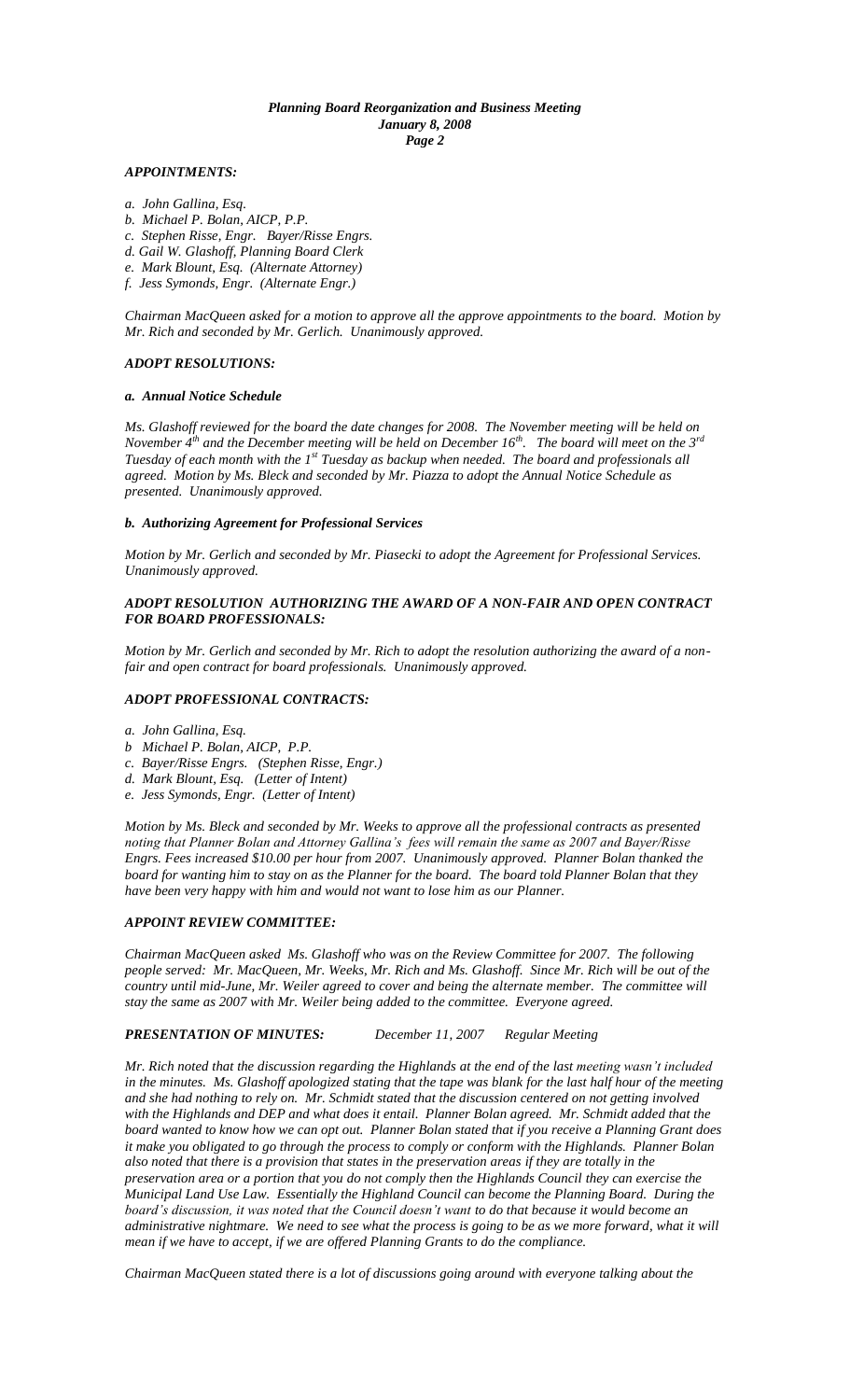### *Planning Board Reorganization and Business Meeting January 8, 2008 Page 3*

*Highlands and how horrible it is and how horrible it's going to be for businesses which is absolutely correct. Eileen takes a lot of abuse about it, but is very dedicated to whatever she puts her mind to whether it has been for this township or anything else. Chairman MacQueen said that the Highlands isn't the way to go. It is overbearing and is hurting a lot of people and with the economy the way it is this* will only be a disaster. It's not Eileen in the Highlands, it's the Highlands and the whole thing about it. *When people start selling their houses and/or putting an addition on and find out they have a problem because of the impervious cover, it will be too late. A lot of the members on this board are not happy with the Highlands and anything about it. Planner Bolan stated that if we are going to make comments, the February 19th meeting is when we have to review them because of deadline for comments is February 28th . The board agreed that they wanted to make comments and Planner Bolan said that he will have something prepared for the 19th meeting in advance. Mr. Rich noted that with all the discussions and comments that have been made by this board, in no way should these comments lock us into being in favor of Highlands. Mr. Piazza stated he is not in favor of the Highlands, people who own property have been affected by this. Someone with an acre or two of land thinks this is a great thing. The comment was made that even with a small piece of property if you want to put an addition on or build an accessory building with the impervious coverage you wouldn't be able to.*

*The subject of COAH came up and Planner Bolan stated that the new COAH rules will kill the economy in New Jersey. Getting back to the minutes, Chairman MacQueen asked for a motion to approve the minutes. Motion by Mr. Rich and seconded by Ms. Bleck. Unanimously approved.* 

### *RESOLUTION:*

*a. James Butters Block #16 Lot #20 1 Lot Minor Agricultural Subdivision. Hoffmans Crossing Road RC 7½ w/remaining lands with conditions*

*Mr. Rich asked about Condition #3 and also stated that Attorney Gallina has done a very good job. Mr. Rich felt that the Construction Official should be involved under #3 in addition to Engineer Risse. Attorney Gallina stated the Engineer will be reviewing and approving the lot development plan. Mr. Weeks asked what the advantage is to having an agricultural lot. Planner Bolan said there is no advantage. Planner Bolan stated that it is a bad provision in the MLUL and there has been a lot of discussion on this and the drafting committee for the MLUL is aware of this but nothing has been done. It makes no sense. Ms. Glashoff said that in testimony, the applicant will flip this over eventually. Planner Bolan said that under the MLUL it states that an agricultural subdivision is not a subdivision. During the board's discussion it was noted that when the Zoning Officer signs off this tells the Construction Official that everything has been met. Mr. Gerlich stated that when the group meets with the Zoning Officer, that it has to be made clear that the Zoning Officer is the one responsible and look through all the ordinances. You can not make the Construction Official look through all our ordinances before issuing any permits. The Zoning Official*  needs to be flagged on this. Mr. Rich said that this needs to be a policy that all our Resolutions reflect the *Zoning Official. Planner Bolan said in many municipalities they site all the outside agencies approvals that are needed. The amendment to Condition #3 will read as follows: In the event a residence is proposed on the new lot in the future, an individual lot development plan will be submitted for review and approved by the Board Engineer prior to the Zoning Officer and/or Construction Official issuing any permits.*

*Chairman MacQueen asked for motion to approve with the amendment. Motion by Mr. Rich and seconded by Mr. Weiler to approve the Resolution of James Butters as amended.*

| ROLL CALL | <b>Yes:</b> Mr. Schmidt | No: Mr. Weeks | <b>Abstain:</b> Mr.Gerlich |
|-----------|-------------------------|---------------|----------------------------|
|           | Mr. Rich                |               | Mr. Piasecki               |
|           | Mr. MacOueen            |               | Mr. Piazza                 |
|           | Ms. Bleck               |               |                            |
|           | Mr. Weiler              |               |                            |
| EVI.      |                         |               |                            |

*FYI:*

*a. Highlands Update.*

*b. H.C. Planning Board hosting Municipal Informational Roundtable re: Highlands*

*Ms. Glashoff noted that there are several items before them on the table, the New Jersey Planner, several COAH articles from the League of Municipalities, also from ANJEC is a seminar on the Highlands and what it means for your municipality on January 15th at Morris County Cultural Center. If anyone is interested in attending please let her know.*

*NEW BUSINESS:*

| <i><b>Omnipoint Communications</b></i> | Block #12                       | Lot #5 |  |
|----------------------------------------|---------------------------------|--------|--|
| 4 Sylvan Way                           | <i>Route</i> 513 <i>RC</i> 71/2 |        |  |
| Parsippany, N. J. 07054                |                                 |        |  |

*PUBLIC HEARING Conditional Use for Co-location of a Cell Tower*

*Announcement was made at the beginning of the meeting.*